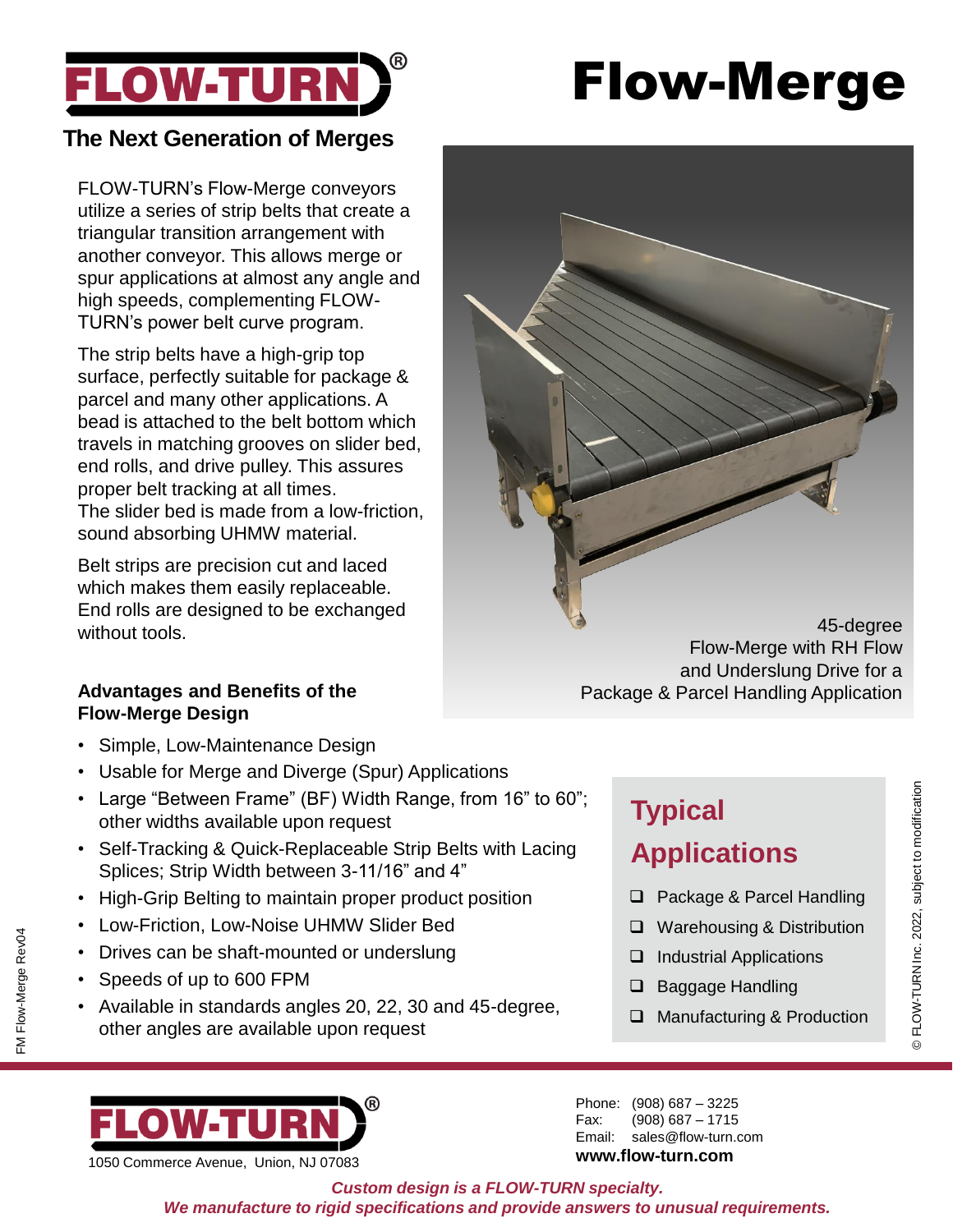

## Flow-Merge

### **The Next Generation of Merges**

### **Design Details**



Quick-Replaceable End Rolls Drop into Position

### **Merge Application Examples – Package & Parcel Handling (Top) and Insulation Batts (Bottom)**





FM Flow-Merge Rev04

-M Flow-Merge Rev04

Phone: (908) 687 – 3225 Fax: (908) 687 – 1715 Email: sales@flow-turn.com **www.flow-turn.com**

*Custom design is a FLOW-TURN specialty. We manufacture to rigid specifications and provide answers to unusual requirements.*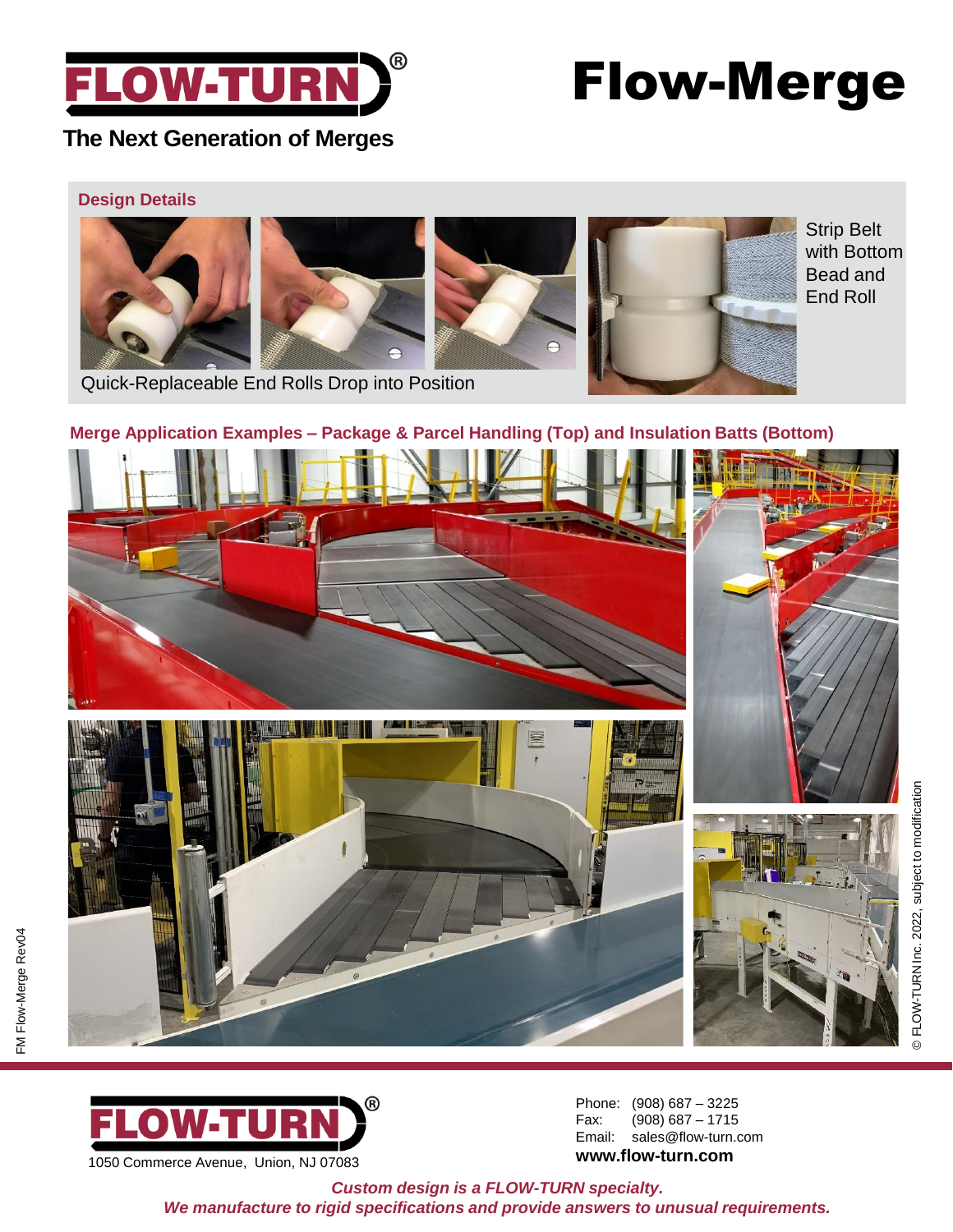

### **The Next Generation of Merges**

## Flow-Merge **Data Sheet**

### **MTBH – Material To Be Handled**

Flow-Merge strip belt conveyors are designed to transport conveyable unit goods such as bags, boxes, crates, parcels, packages, totes, and trays. They are not suitable for non-conveyable items such as bulk goods, unstable goods (e.g. with round or oval shaped base), loosely wrapped goods, or packaged goods with leaking product, or in environments with excessive dust.

#### Product Width

As a rule of thumb, the maximum width of the products conveyed should not exceed 80% BF. Recommended minimum product width is 3" but can be smaller depending on speed and application details.

#### Product Length

For standard merge centerline lengths, the maximum product length should not be larger than 2x maximum product width; if required, the centerline length can be increased.

#### Product Weight

**Centerline Length in in.**

**Between Frame BF**

Between Frame

The live load shall not exceed 25 lb/ft; the total load on a merge shall not exceed 200 lbs.

> **Merge Angle 20⁰ 22⁰ 30⁰ 45⁰**

 42 40 34 28  $\begin{array}{|c|c|c|c|} \hline \textbf{47.5} & \textbf{45} & \textbf{37.5} & \textbf{30} \ \hline \end{array}$  | 53 | 50 | 41 | 32  $\begin{array}{|c|c|c|c|} \hline 58.5 & 55 & 44.5 & 34 \ \hline \end{array}$   $\begin{array}{|c|c|c|c|c|} \hline \textbf{61.5} & \textbf{57.5} & \textbf{46} & \textbf{35} \ \hline \end{array}$  64 60 48 36  $\begin{array}{|c|c|c|c|} \hline \textbf{69.5} & \textbf{65} & \textbf{51.5} & \textbf{38} \ \hline \end{array}$  86 79.5 62 44 | 102.5 | 94.5 | 72 | 50

**Flow-Merge Conveyor Sizing – Width and Length**

The table below shows standard centerline lengths for selected BF Between Frame dimensions and standard merge angles. The centerline lengths are calculated for short side lengths of 20" and can be adjusted; please inquire with required centerline lengths for your project.

| <b>Between</b><br>Frame | <b>Max. Product Dimensions</b><br>(for standard centerline lengths) |        |
|-------------------------|---------------------------------------------------------------------|--------|
| ВF                      | Width                                                               | Length |
| 16                      | 12.8                                                                | 25.6   |
| 20                      | 16                                                                  | 32     |
| 24                      | 19.2                                                                | 38.4   |
| 28                      | 22.4                                                                | 44.8   |
| 30                      | 24                                                                  | 48     |
| 32                      | 25.6                                                                | 51.2   |
| 36                      | 28.8                                                                | 57.6   |
| 48                      | 38.4                                                                | 76.8   |
| 60                      | 48                                                                  | 96     |

#### **Main Dimensions and Drive Placement**



## $\tt FLOW-TURN$   $^{\circ}$ 1050 Commerce Avenue, Union, NJ 07083

Phone: (908) 687 – 3225 Fax: (908) 687 – 1715 Email: sales@flow-turn.com **www.flow-turn.com**

*Custom design is a FLOW-TURN specialty.* 

*We manufacture to rigid specifications and provide answers to unusual requirements.*